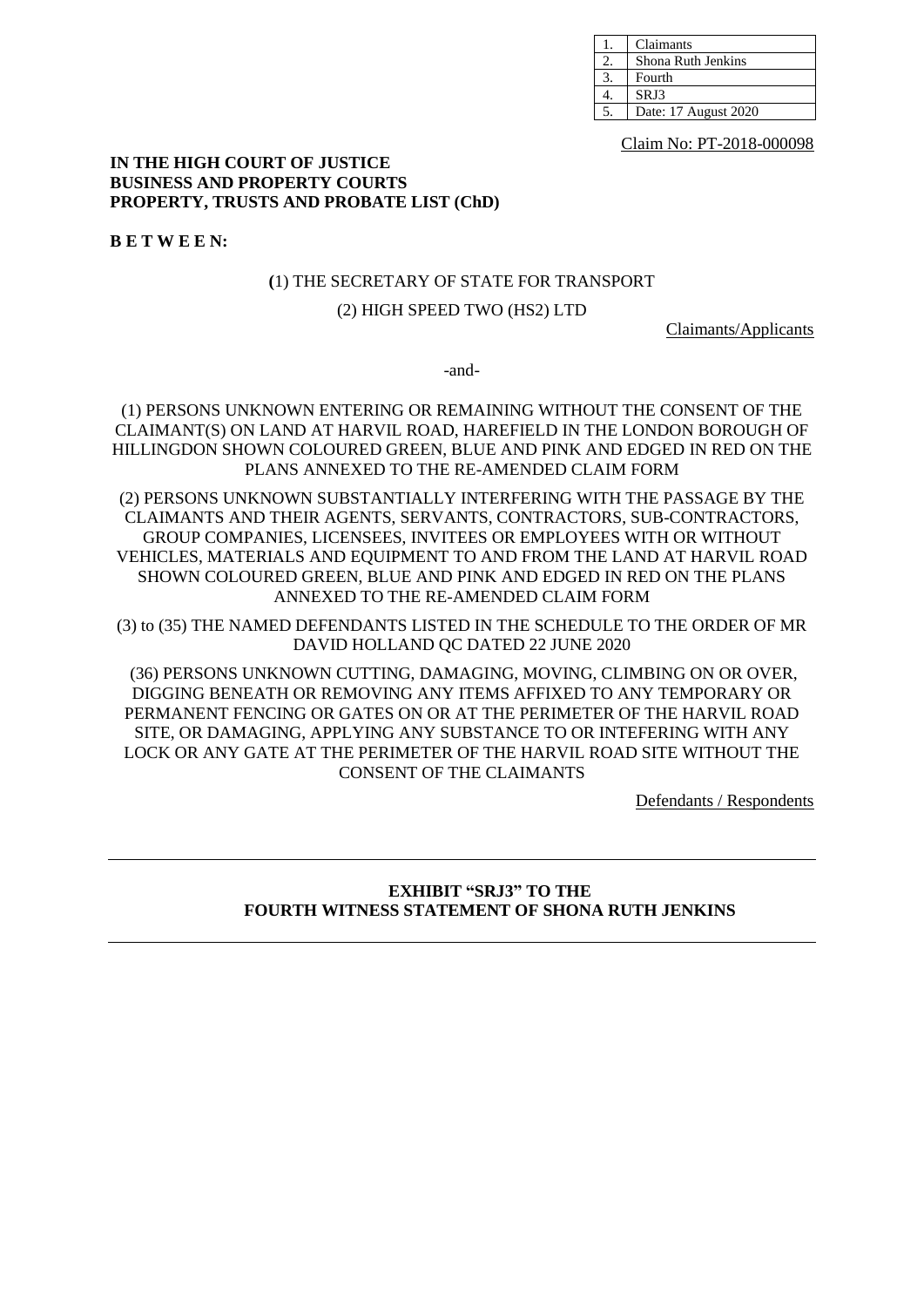## **(1) Secretary of State for Transport & (2) HS2 Limited v (1), (2) & (36) Persons Unknown & (3) – (35) Named Defendants**

# **OVERVIEW – SERVICE pursuant to Order of the Court dated 22 June 2020**

| D No.          | <b>Name</b>                                   | In attendance at<br>22 June 2020 | <b>Service address/location</b><br>of 22 June 2020 Order                                                                                                                                                                                                                                                                                                                                                                                                                                                                                                                                                                                                                                                                                                                                                                                                                                                                                                                                                                                                                                                                                                                                      | Reply Evidence – Jordan 3 and Perin $3 \mid$ Notice of Hearing<br>with exhibits                           |                                                                                                                                                                                                                                                                                                                                             | <b>Further Evidence - Perin 4</b>                                               |
|----------------|-----------------------------------------------|----------------------------------|-----------------------------------------------------------------------------------------------------------------------------------------------------------------------------------------------------------------------------------------------------------------------------------------------------------------------------------------------------------------------------------------------------------------------------------------------------------------------------------------------------------------------------------------------------------------------------------------------------------------------------------------------------------------------------------------------------------------------------------------------------------------------------------------------------------------------------------------------------------------------------------------------------------------------------------------------------------------------------------------------------------------------------------------------------------------------------------------------------------------------------------------------------------------------------------------------|-----------------------------------------------------------------------------------------------------------|---------------------------------------------------------------------------------------------------------------------------------------------------------------------------------------------------------------------------------------------------------------------------------------------------------------------------------------------|---------------------------------------------------------------------------------|
|                |                                               | hearing?                         |                                                                                                                                                                                                                                                                                                                                                                                                                                                                                                                                                                                                                                                                                                                                                                                                                                                                                                                                                                                                                                                                                                                                                                                               |                                                                                                           |                                                                                                                                                                                                                                                                                                                                             |                                                                                 |
| 1, 2 & 36      | Persons<br>Unknown /<br>interested<br>parties | N/A                              | 30 June 2020:<br>advertising the existence of the Order and<br>posting a copy or link to the following website<br>https://www.gov.uk/government/organisations/h<br>igh-speed-two-limited<br>6 July 2020:<br>advertising the existence of the Order and<br>posting a copy or link to the following websites<br>https://hs2inhillingdon.commonplace.is/<br>both these websites together referred to as "the Websites"<br>1 July 2020:<br>(as confirmed in the detailed witness statement of<br>Raymond Finch dated 3 July 2020 together with<br>certificates of service all of which have been filed at<br>court)<br>affixing copies of the Order in transparent<br>envelopes to posts, gates, fences and hedges at<br>conspicuous locations around the Harvil Road<br>Site, including at and opposite the Vehicular<br>Entrances.<br>positioned in the same locations signs, no smaller<br>than A3 in size, advertising the existence of this<br>Order and providing the Claimant's solicitors<br>contact details in case of requests for a copy of<br>the order or further information in relation to it.<br>left sealed copies of the Order at the Protestor<br>Encampment marked on Plan A. | Uploaded to/link posted on the Websites<br>on 27 July 2020                                                | 10 August 2020:<br>advertised the existence of the Notice of Hearing and<br>posted a link to the following website<br>https://hs2inhillingdon.commonplace.is/<br>advertising the existence of the Notice of Hearing<br>and posted a copy to the following website<br>https://www.gov.uk/government/organisations/high<br>-speed-two-limited | Uploaded to/link posted on the Websites on 14<br>August 2020                    |
| $\overline{3}$ | <b>Sarah Green</b>                            | Yes (represented)                | Under cover of letter dated 30 June 2020 by first class                                                                                                                                                                                                                                                                                                                                                                                                                                                                                                                                                                                                                                                                                                                                                                                                                                                                                                                                                                                                                                                                                                                                       | By email on $27/7/20$ @15:47 (sent also to                                                                | By email on $10/8/20$ @14:23 (sent also to solicitors and Mr                                                                                                                                                                                                                                                                                | By email on $13/8/20$ @ 17:40 (sent also to                                     |
|                | (to be removed)                               |                                  | post and recorded delivery to usual address -<br>certificate of service Ms Jenkins dated 13 July 2020.                                                                                                                                                                                                                                                                                                                                                                                                                                                                                                                                                                                                                                                                                                                                                                                                                                                                                                                                                                                                                                                                                        | solicitors and Mr Mehta by the same<br>email)                                                             | Mehta by the same email)                                                                                                                                                                                                                                                                                                                    | solicitors and Mr Mehta by the same email)                                      |
|                |                                               |                                  | (sent also to solicitors and D3's Counsel by email)                                                                                                                                                                                                                                                                                                                                                                                                                                                                                                                                                                                                                                                                                                                                                                                                                                                                                                                                                                                                                                                                                                                                           | Under cover of letter dated 27 July 2020<br>by first class post and recorded delivery<br>to usual address | Under cover of letter dated 14 August 2020 by hand to<br>usual address                                                                                                                                                                                                                                                                      | Under cover of letter dated 14 August 2020 by<br>hand to usual address          |
| $\overline{4}$ | <b>Mark Keir</b>                              | Yes (represented)                | Under cover of letter dated 30 June 2020 by first class<br>post and recorded delivery to usual address -<br>certificate of service Ms Jenkins dated 13 July 2020.                                                                                                                                                                                                                                                                                                                                                                                                                                                                                                                                                                                                                                                                                                                                                                                                                                                                                                                                                                                                                             | By email on $27/7/20$ @ 15:48 (sent also<br>to Mr Powlesland by the same email)                           | By email on $10/8/20$ @ 14:23 (sent also to Mr Powlesland by<br>the same email)                                                                                                                                                                                                                                                             | By email on $13/8/20$ @ 17:40 (sent also to Mr<br>Powlesland by the same email) |
|                |                                               |                                  | (sent also to Mr Powlesland by email)                                                                                                                                                                                                                                                                                                                                                                                                                                                                                                                                                                                                                                                                                                                                                                                                                                                                                                                                                                                                                                                                                                                                                         |                                                                                                           | Under cover of letter dated 14 August 2020 by hand to<br>usual address                                                                                                                                                                                                                                                                      | Under cover of letter dated 14 August 2020 by<br>hand to usual address          |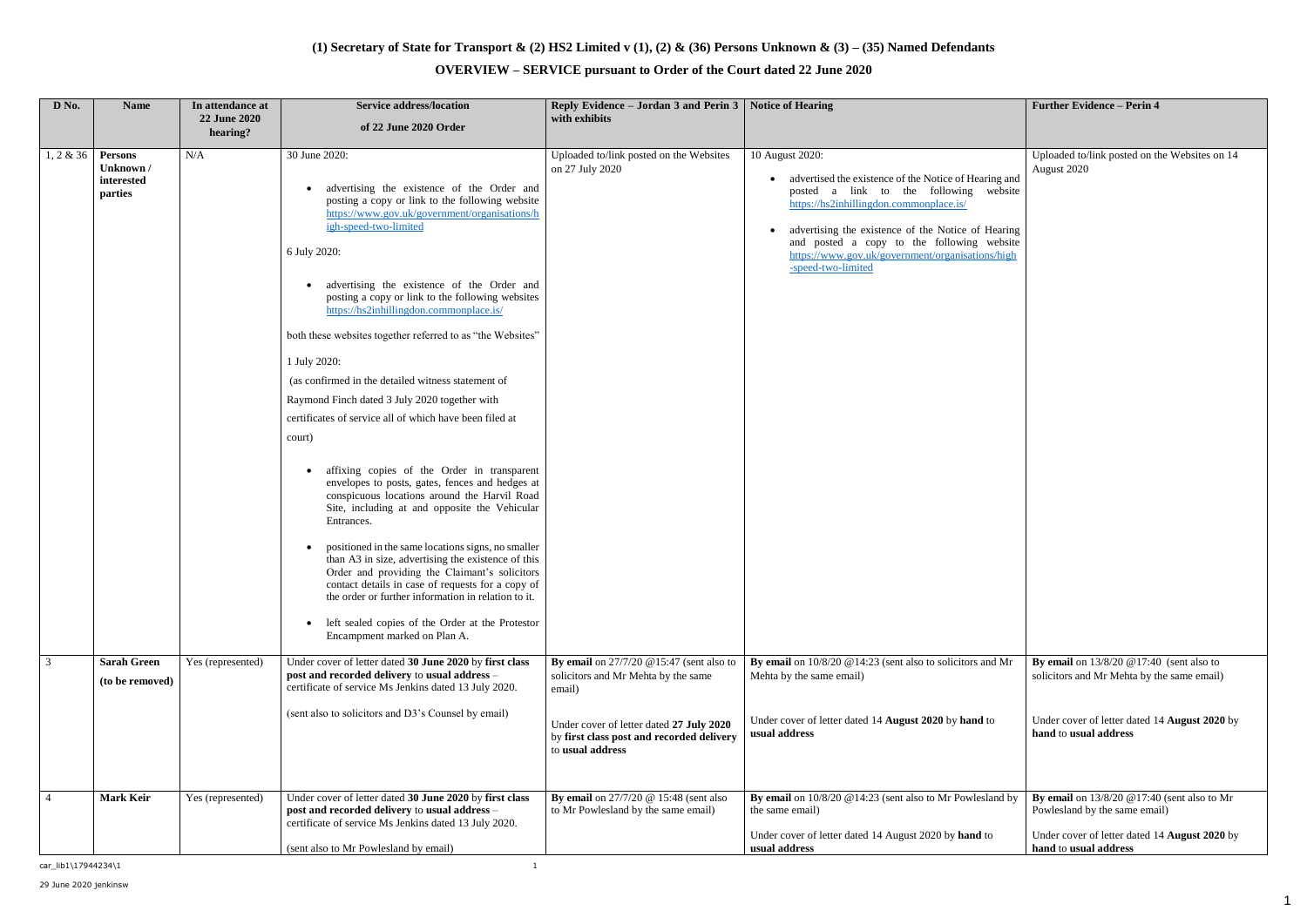|   | N/A                                                                                 |
|---|-------------------------------------------------------------------------------------|
|   |                                                                                     |
|   |                                                                                     |
| O | Under cover of letter dated 14 August 2020 by<br>hand to Roadside Camp, Harvil Road |
|   |                                                                                     |
|   | By email on 13/8/20 @17:42                                                          |
|   |                                                                                     |
|   |                                                                                     |
|   |                                                                                     |
|   | N/A                                                                                 |
|   |                                                                                     |
|   |                                                                                     |
|   |                                                                                     |
|   |                                                                                     |
|   | N/A                                                                                 |
|   |                                                                                     |
|   |                                                                                     |
|   |                                                                                     |
|   |                                                                                     |
|   | N/A                                                                                 |
|   |                                                                                     |
|   | $\rm N/A$                                                                           |
|   |                                                                                     |
|   | $\rm N/A$                                                                           |
|   |                                                                                     |
|   |                                                                                     |
|   |                                                                                     |
|   | N/A                                                                                 |
|   |                                                                                     |
|   |                                                                                     |
|   |                                                                                     |
|   |                                                                                     |
|   | N/A                                                                                 |
|   |                                                                                     |
|   |                                                                                     |

|     |                                        |                             |                                                                                                                                                                                                                                                                                                            | Under cover of letter dated 27 July 2020<br>by first class post and recorded delivery<br>to usual address |                                                                                     |                                                             |
|-----|----------------------------------------|-----------------------------|------------------------------------------------------------------------------------------------------------------------------------------------------------------------------------------------------------------------------------------------------------------------------------------------------------|-----------------------------------------------------------------------------------------------------------|-------------------------------------------------------------------------------------|-------------------------------------------------------------|
|     | <b>Thorn Ramsey</b>                    | No                          | By hand - 1 July 2020 at the Harvil Road 'Roadside<br>Camp' (certificate of service of Raymond Finch dated 3<br>July 2020)                                                                                                                                                                                 | N/A                                                                                                       | N/A                                                                                 | N/A                                                         |
| 8   | Vajda Robert<br>Mordechaj              | Yes (in person)             | By hand - 1 July 2020 'Roadside camp' being the<br>Wildlife Protection Camp, Harvil Road, Uxbridge<br>(certificate of Raymond Finch dated 3 July 2020)                                                                                                                                                     | Under cover of letter dated 28 July 2020<br>by hand to Roadside Camp, Harvil Road                         | Under cover of letter dated 14 August 2020 by hand to<br>Roadside Camp, Harvil Road | Under cover of letter dated 14<br>hand to Roadside Camp, Ha |
| - 9 | <b>Iain Oliver</b>                     | Yes (in person)             | 30 June 2020 by email @9:01 (certificate of<br>service of Ms Jenkins dated 13 July 2020)<br>1 July 2020 - by hand - Harvil Road 'Roadside<br>2.<br>Camp' (certificate of service of Raymond<br>Finch dated 3 July 2020)                                                                                    | By email on 27/7/20 @15:48                                                                                | By email on 10/8/20 @14:23                                                          | By email on 13/8/20 @17:42                                  |
| 10  | <b>Elliott</b><br>Cuciurean            | No                          | 1. 1 July 2020 - by hand - Harvil Road<br>'Roadside Camp' (certificate of service of<br>Raymond Finch dated 3 July 2020);<br>2. 1 July $2020 - by hand - Crackley$ Wildlife<br>Protection Camp (certificate of service of<br>Raymond Finch dated 3 July 2020)                                              | N/A                                                                                                       | N/A                                                                                 | N/A                                                         |
| 11  | <b>Jess Walker</b>                     | No                          | Under cover of letter dated 30 June 2020 by<br>first class post and recorded delivery to last<br>known address – certificate of service Ms<br>Jenkins dated 13 July 2020;<br>2. 1 July $2020 - by hand$ - Harvil Road<br>'Roadside Camp' (certificate of service of<br>Raymond Finch dated 3 July 2020)    | N/A                                                                                                       | N/A                                                                                 | N/A                                                         |
| -12 | <b>Matt Atkinson</b>                   | $\overline{\phantom{a}}$ No | 1 July 2020 - by hand - Harvil Road 'Roadside Camp'<br>(certificate of service of Raymond Finch dated 3 July<br>$2020$ ).                                                                                                                                                                                  | N/A                                                                                                       | N/A                                                                                 | N/A                                                         |
| 13  | <b>Scott Breen</b>                     | N <sub>o</sub>              | 1 July 2020 - by hand - Harvil Road 'Roadside Camp'<br>(certificate of service of Raymond Finch dated 3 July<br>$2020$ ).                                                                                                                                                                                  | N/A                                                                                                       | N/A                                                                                 | N/A                                                         |
| 14  | Hannah<br><b>Bennett</b>               | No                          | 1. 1 July $2020 - by hand$ - Harvil Road<br>'Roadside Camp' (certificate of service of<br>Raymond Finch dated 3 July 2020);<br>2. 1 July 2020 – by hand – Crackley Wildlife<br>Protection Camp (certificate of service of<br>Raymond Finch dated 3 July 2020)                                              | N/A                                                                                                       | N/A                                                                                 | N/A                                                         |
| 15  | James aka<br>"Jimmy"<br><b>Ruggles</b> | No                          | 1. Under cover of letter dated 30 June 2020 by<br>first class post and recorded delivery to last<br>known address - certificate of service Ms<br>Jenkins dated 13 July 2020;<br>2. 1 July $2020 - by hand$ - Harvil Road<br>'Roadside Camp' (certificate of service of<br>Raymond Finch dated 3 July 2020) | N/A                                                                                                       | N/A                                                                                 | N/A                                                         |
| 16  | Nick Grant aka<br>"Potts"              | N <sub>o</sub>              | 1. Under cover of letter dated 30 June 2020 by<br>first class post and recorded delivery to last<br>known address – certificate of service Ms<br>Jenkins dated 13 July 2020;                                                                                                                               | N/A                                                                                                       | N/A                                                                                 | N/A                                                         |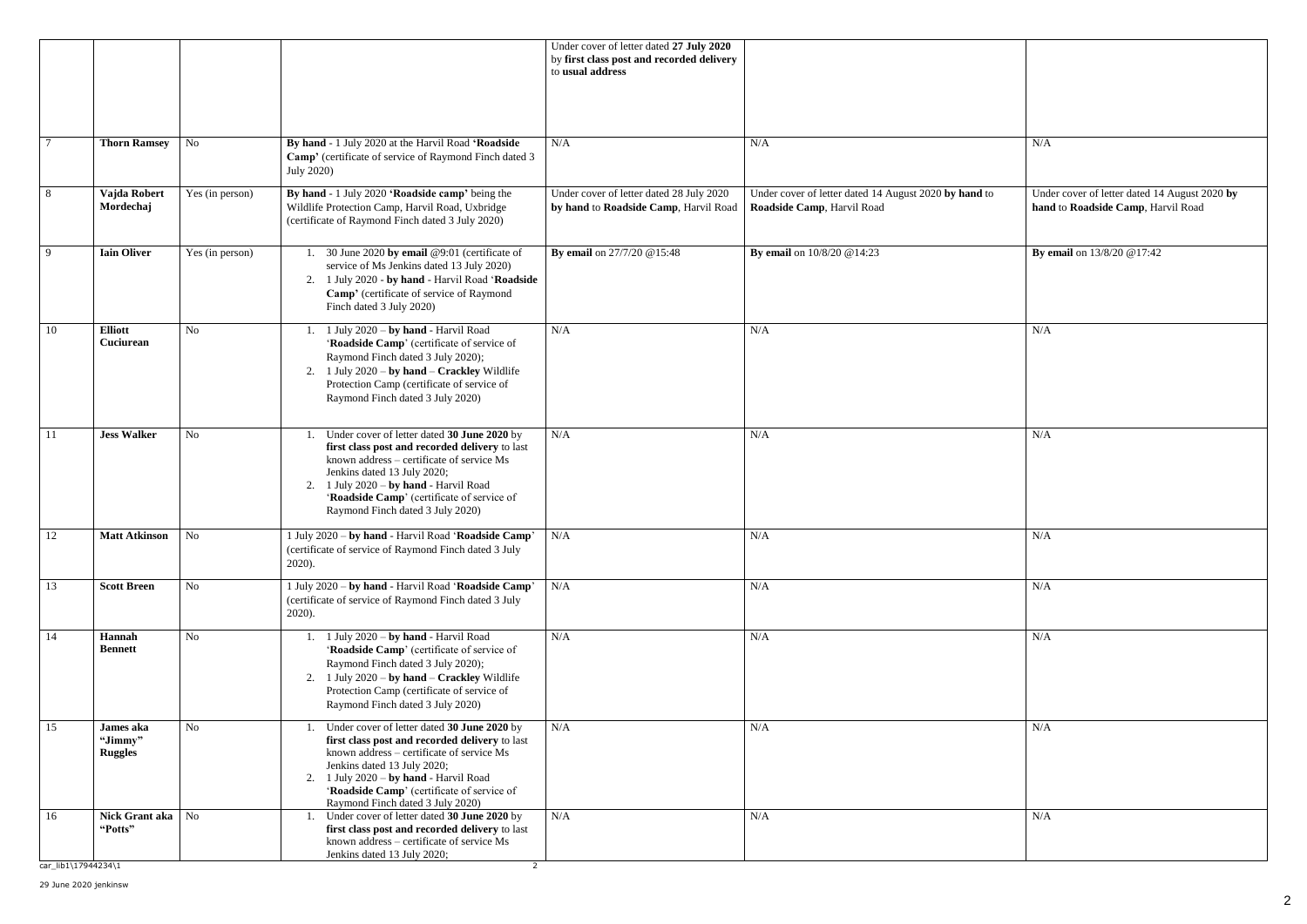|    |                                       |                 | 2. 1 July 2020 – by hand - Harvil Road<br>'Roadside Camp' (certificate of service of<br>Raymond Finch dated 3 July 2020)                                                                                                                                                                                          |                                                                                                              |                                                                                                      |                                                                            |
|----|---------------------------------------|-----------------|-------------------------------------------------------------------------------------------------------------------------------------------------------------------------------------------------------------------------------------------------------------------------------------------------------------------|--------------------------------------------------------------------------------------------------------------|------------------------------------------------------------------------------------------------------|----------------------------------------------------------------------------|
| 17 | Stuart Ackroyd   No                   |                 | 1. 1 July $2020 - by hand$ - Harvil Road<br>'Roadside Camp' (certificate of service of<br>Raymond Finch dated 3 July 2020);<br>2. 1 July $2020 - by hand - Crackley$ Wildlife<br>Protection Camp (certificate of service of<br>Raymond Finch dated 3 July 2020)                                                   | N/A                                                                                                          | N/A                                                                                                  | N/A                                                                        |
| 18 | Wiktoria<br><b>Zieniuk</b>            | Yes (in person) | By email on 30 June 2020 @00:50 (certificate of service<br>Ms Jenkins dated 13 July 2020)                                                                                                                                                                                                                         | By email on 27/7/20 @15:48                                                                                   | By email on 10/8/20 @14:23                                                                           | By email 13/8/20 @17:41                                                    |
| 19 | <b>Paul Sandison</b>                  | N <sub>o</sub>  | 1. Under cover of letter dated 30 June 2020 by first class<br>post and recorded delivery to last known address -<br>certificate of service Ms Jenkins dated 13 July 2020.<br>2. By hand - 1 July 2020 at the Harvil Road 'Roadside<br>Camp' (certificate of service of Raymond Finch dated 3<br><b>July 2020)</b> | N/A                                                                                                          | N/A                                                                                                  | N/A                                                                        |
| 20 | <b>Tom Dalton</b>                     | No              | 1. Under cover of letter dated 30 June 2020 by first class<br>post and recorded delivery to last known address -<br>certificate of service Ms Jenkins dated 13 July 2020.<br>2. By hand - 1 July 2020 at the Harvil Road 'Roadside<br>Camp' (certificate of service of Raymond Finch dated 3<br><b>July 2020)</b> | N/A                                                                                                          | N/A                                                                                                  | N/A                                                                        |
| 21 | <b>Conner Nichols</b>                 | Yes (in person) | 1 July 2020 - by hand - Harvil Road 'Roadside Camp'<br>(certificate of service of Raymond Finch dated 3 July<br>2020).                                                                                                                                                                                            | Under cover of letter dated 28 July 2020<br>by hand to Roadside Camp, Harvil Road                            | Under cover of letter dated 14 August 2020 by hand to<br>Roadside Camp, Harvil Road                  | Under cover of letter dated<br>hand to Roadside Camp,                      |
| 22 | Dr Ian "Larch"<br><b>Maxey</b>        | Yes (in person) | By hand $-1$ July 2020 - The Willow, Denham Wildlife<br>Protection Camp, Denham Country Park, Denham<br>Court Drive, Uxbridge (certificate of service of<br>Raymond Finch dated 3 July 2020)                                                                                                                      | Under cover of letter dated 28 July 2020<br>by hand to The Willow, Denham<br><b>Wildlife Protection Camp</b> | Under cover of letter dated 14 August 2020 by hand to The<br>Willow, Denham Wildlife Protection Camp | Under cover of letter dated<br>hand to The Willow, Denl<br>$\mathbf{Camp}$ |
| 23 | Sebastian<br><b>Roblyn Maxey</b>      | Yes (in person) | By hand $-1$ July 2020 - The Willow, Denham Wildlife<br><b>Protection Camp</b> , Denham Country Park, Denham<br>Court Drive, Uxbridge (certificate of service of<br>Raymond Finch dated 3 July 2020)                                                                                                              | Under cover of letter dated 28 July 2020<br>by hand to The Willow, Denham<br><b>Wildlife Protection Camp</b> | Under cover of letter dated 14 August 2020 by hand to The<br>Willow, Denham Wildlife Protection Camp | Under cover of letter dated<br>hand to The Willow, Denl<br>$\mathbf{Camp}$ |
| 24 | <b>Jessica</b><br>Heathland-<br>Smith | N <sub>o</sub>  | 1 July 2020 - by hand - Harvil Road 'Roadside Camp'<br>(certificate of service of Raymond Finch dated 3 July<br>2020)                                                                                                                                                                                             | N/A                                                                                                          | N/A                                                                                                  | N/A                                                                        |
| 25 | <b>Ella Dorton</b>                    | No              | 1 July 2020 - by hand - Harvil Road<br>'Roadside Camp' (certificate of service of<br>Raymond Finch dated 3 July 2020);<br>2. 1 July $2020 - by hand - Crackley$ Wildlife<br>Protection Camp (certificate of service of<br>Raymond Finch dated 3 July 2020)                                                        | N/A                                                                                                          | N/A                                                                                                  | N/A                                                                        |

|          | N/A                                                                                                     |
|----------|---------------------------------------------------------------------------------------------------------|
|          | By email 13/8/20 @17:41                                                                                 |
|          | N/A                                                                                                     |
|          | N/A                                                                                                     |
| l to     | Under cover of letter dated 14 August 2020 by<br>hand to Roadside Camp, Harvil Road                     |
| I to The | Under cover of letter dated 14 August 2020 by<br>hand to The Willow, Denham Wildlife Protection<br>Camp |
| I to The | Under cover of letter dated 14 August 2020 by<br>hand to The Willow, Denham Wildlife Protection<br>Camp |
|          | N/A                                                                                                     |
|          | N/A                                                                                                     |